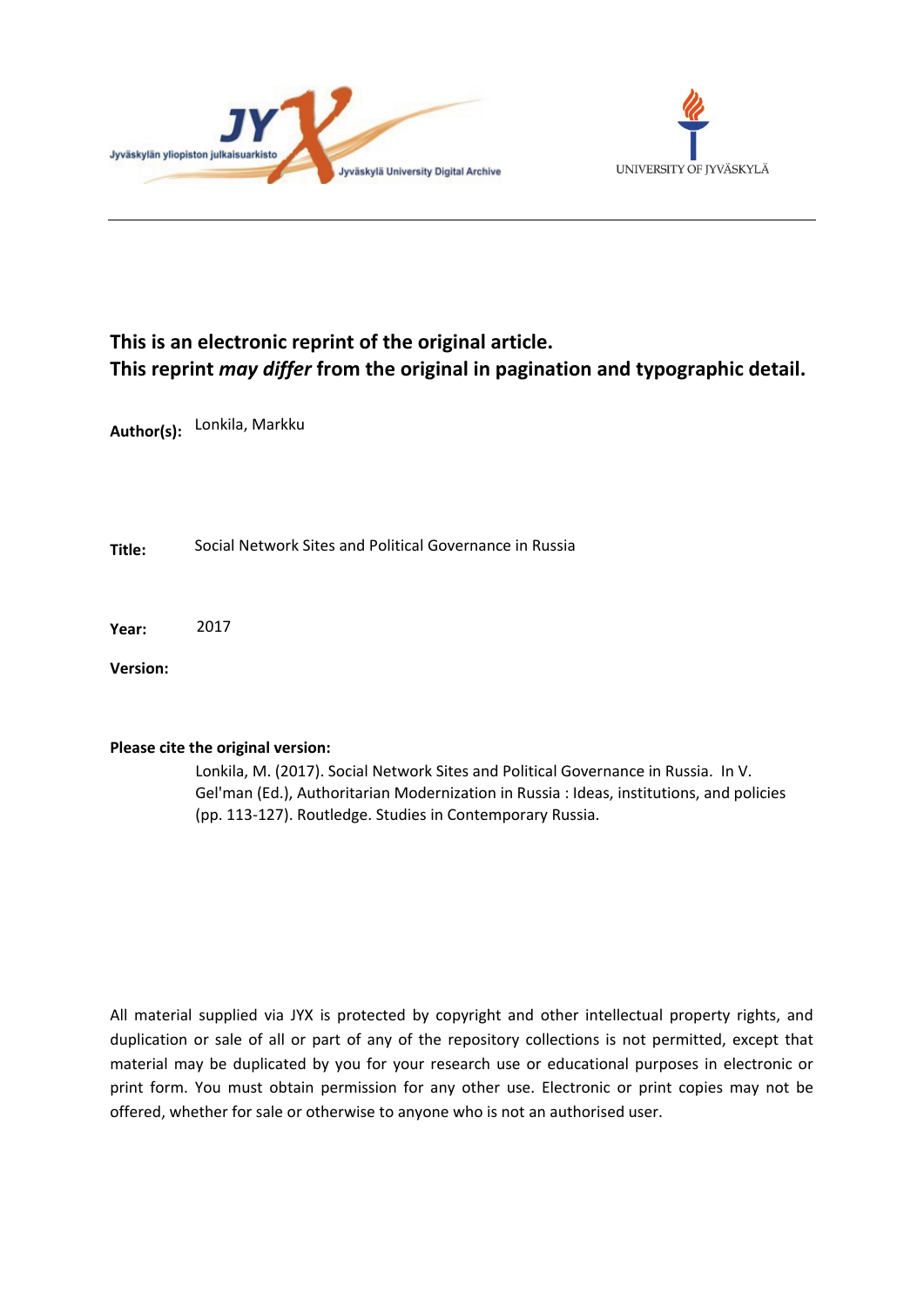### **Social Network Sites and Political Governance in Russia**

### Markku Lonkila

 

# Introduction: Social Media in Russia – Tools for Protest or for Control?

Social media has become part and parcel of social movements' arsenal for resisting power holders around the world. Examples of social media's role in protests range from the Arab Spring in the Middle East to Occupy Wall Street in the United States, to Los Indignados in Spain and to the Russian protest wave of 2011–2012. The use of social media applications in disseminating information and organising demonstrations has elicited a considerable discussion on their role in protest movements (Gerbaudo 2012; Caren & Gaby 2011; Postill 2013; Etling et al. 2010). More specifically, the role of social networking sites, notably Facebook, has been studied extensively (e.g., Gladarev & Lonkila 2012; Vissers & Stolle 2014; White & McAllister 2014). While useful tools in mobilising opposition against repressive governments, social media and social networking sites also have a more sinister side: data accumulated in various social media applications can undermine the privacy and security of individual citizens, with potentially grave results for opposition protesters in authoritarian countries.

In this article I will address both the empowering and controlling aspects of two social media applications: the social network sites VKontakte and Facebook in the struggle over the political governance of Russia. My aim is to reflect upon their role in Russian democratisation based on the secondary literature regarding on and offline political participation in general and in Russia in particular. My main argument is that social media, and specifically social network sites (SNS), paradoxically enable increasing political awareness and new forms of mobilising opposition as well as formerly unimaginable forms of state control and monitoring of citizens.<sup>1</sup>

At the end of this section I briefly discuss the notion of social media. In the next section I address some particularities of the Russian-language segment of the Internet and the role of social media and television in the political governance of Russia. I also briefly depict the role of social media applications during the Russian protest wave of 2011–2012 and the ensuing increase in Russian state control over social media. Then I describe the social network sites Facebook and its Russian analogue VKontakte<sup>2</sup> and review two recent studies investigating the political impact of social network sites in Russia. The results of these studies will be complemented with a more detailed reflection on the structure and features of social network sites which make them useful for political purposes. Particular stress will be laid on what Eranti and Lonkila (2015) dub 'nano-level' activities on social network sites, such as using the Facebook Like and Share buttons. I will address the use of social network sites as tools for *both* opposition protests as well as for purposes of monitoring and controlling citizens. The concluding section presents a reflection upon the particularity of the political impact of social network sites in Russia.

Much ink has been spilled to define *social media*. Lietsala & Sirkkunen (2008, pp. 25–26) distinguish, for example, six genres of social media (in parentheses some selected examples): content creation and publishing tools (blogs, video-blogs), content sharing (YouTube, Flickr),

<sup>&</sup>lt;sup>1</sup> In the post-Snowden era it is clear that the spying of citizens by state organs is not confined to Russia only. However, with diminishing freedom of the press and a weak civil society the global trend is even more dangerous in authoritarian states.

<sup>&</sup>lt;sup>2</sup> In this text I don't address LiveJournal (*Zhivoi Zhurnal*) which has a special role in Russianlanguage social media.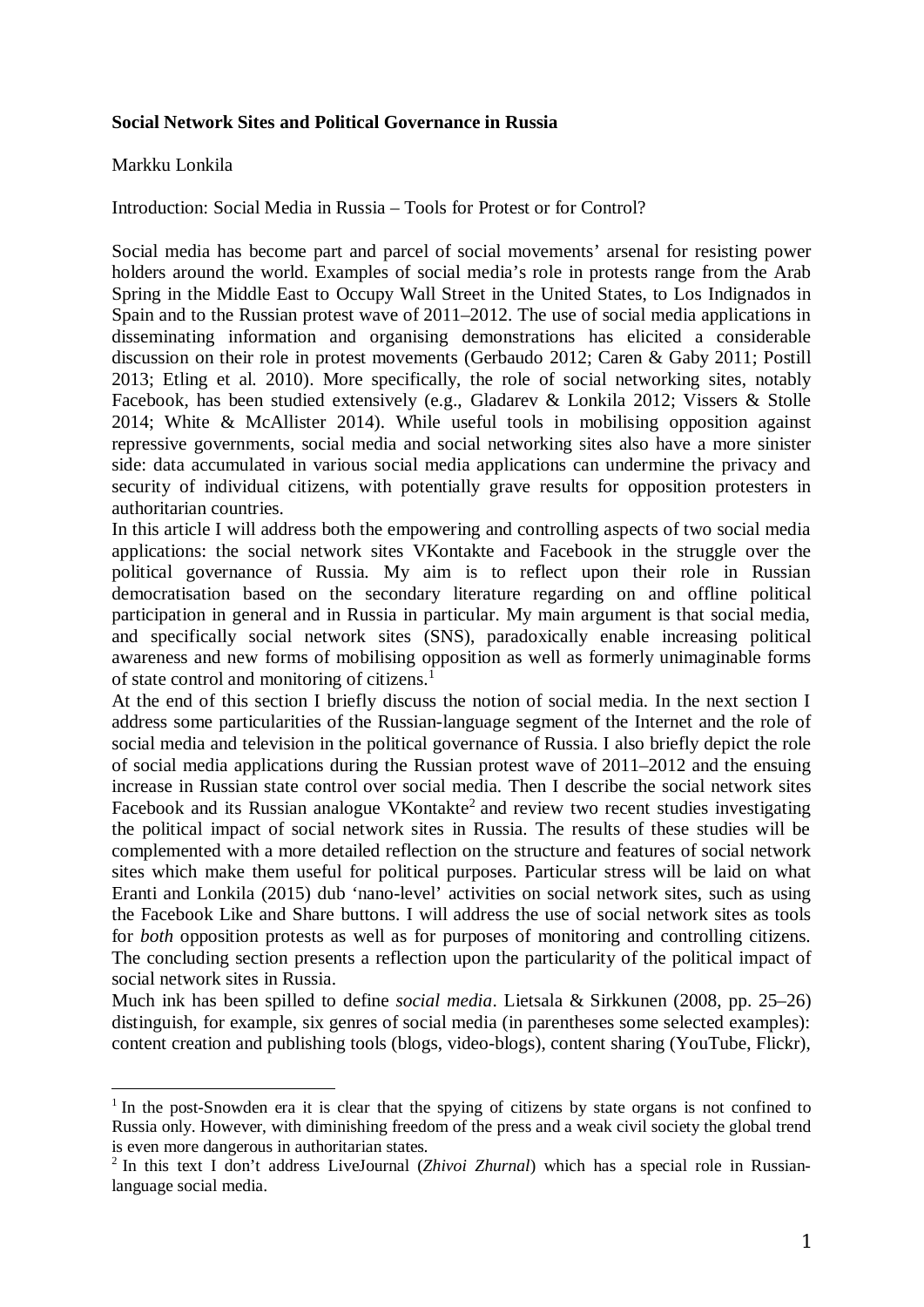social networks (Facebook), collaborative productions (Wikipedia), virtual worlds (Second Life), and add-ons (Google Map, Slide Share). Despite researchers' attempts at definition, social media remains an umbrella notion for very different software applications. The smallest common denominators for social media applications include three features: they are web-based (vs. stand-alone computer software); they include user-generated content (vs. web publication of traditional journals); and they contain one-to-many or many-to-many communication (vs. e-mail exchange). Due to rapid technological change, however, all strict definitions, dichotomies and clear borders are quickly dissolving.

Because of the inherent vagueness of the notion, any text claiming to analyse 'the role of social media in politics' is doomed to fail: various social media apps have very different features and different functions for protest movements, for example. Studies of the impact of social media should therefore take into account these particularities. This is why, after a brief general overview of the social media landscape in Russia, I will focus on the *social network sites* Facebook and its Russian analogue VKontakte in the remaining text.

Ellison and Boyd (2013), cited in Lampinen (2014) define social network sites as networked communication platforms in which participants have uniquely identified profiles containing user-supplied content, content provided by other users, and/or system-provided data; where they can publicly articulate connections that can be viewed and traversed by others; and in which they can consume, produce and interact with streams of user-generated content provided by their connections on the site.

Though differing in some features, the basic structure, functionalities and even the visual appearance of VKontakte have been borrowed from Facebook, making it logical to discuss them together. As I will show later in this text, these functionalities (e.g., liking and sharing) are useful for protest movements in Russia and elsewhere. Simultaneously, however, they enable collection of great amounts of private data on citizens' behaviour and opinions.

Social and Traditional Media in Russia: Particularity of the Runet

The visible role of various social media applications in the protest movements around the globe may create exaggerated expectations of their potential. Contrary to conventional wisdom, the Internet is not a homogeneous global sphere where everyone can freely connect to everyone else. Rather, the Internet is divided both nationally, linguistically, culturally and structurally into fractions whose connectivity with the global Internet varies (Rohozinski 1999).

In particular, the Russian-language segment of the Internet (dubbed Runet by the Russians), is a prime example of the cultural and structural divisions of the global Internet. This specificity includes, among other things, a strong growth in Internet access, devoted social network site audience and popularity of Russian-made software and social media applications (e.g., Yandex vs Google, VKontakte vs. Facebook, mail.ru vs. Gmail), (cf. Lonkila et al. 2015).

Russian-language social media have provided an important and, until the protest wave, weakly regulated alternative to the biased broadcasting of Russian national TV channels. Their role is particularly significant under the conditions of 'half-freedom of speech' in Russia (Gel'man 2010), where national TV channels are under state control and can set political agenda, but at the same time small liberal or opposition-minded media outlets are allowed to function.

However, in terms of information diffusion the Russian language social media is second to national TV channels. As pointed out by Toepfl (2013), according to the polls most Russians still get their information from TV news, though they also surf the Runet for information.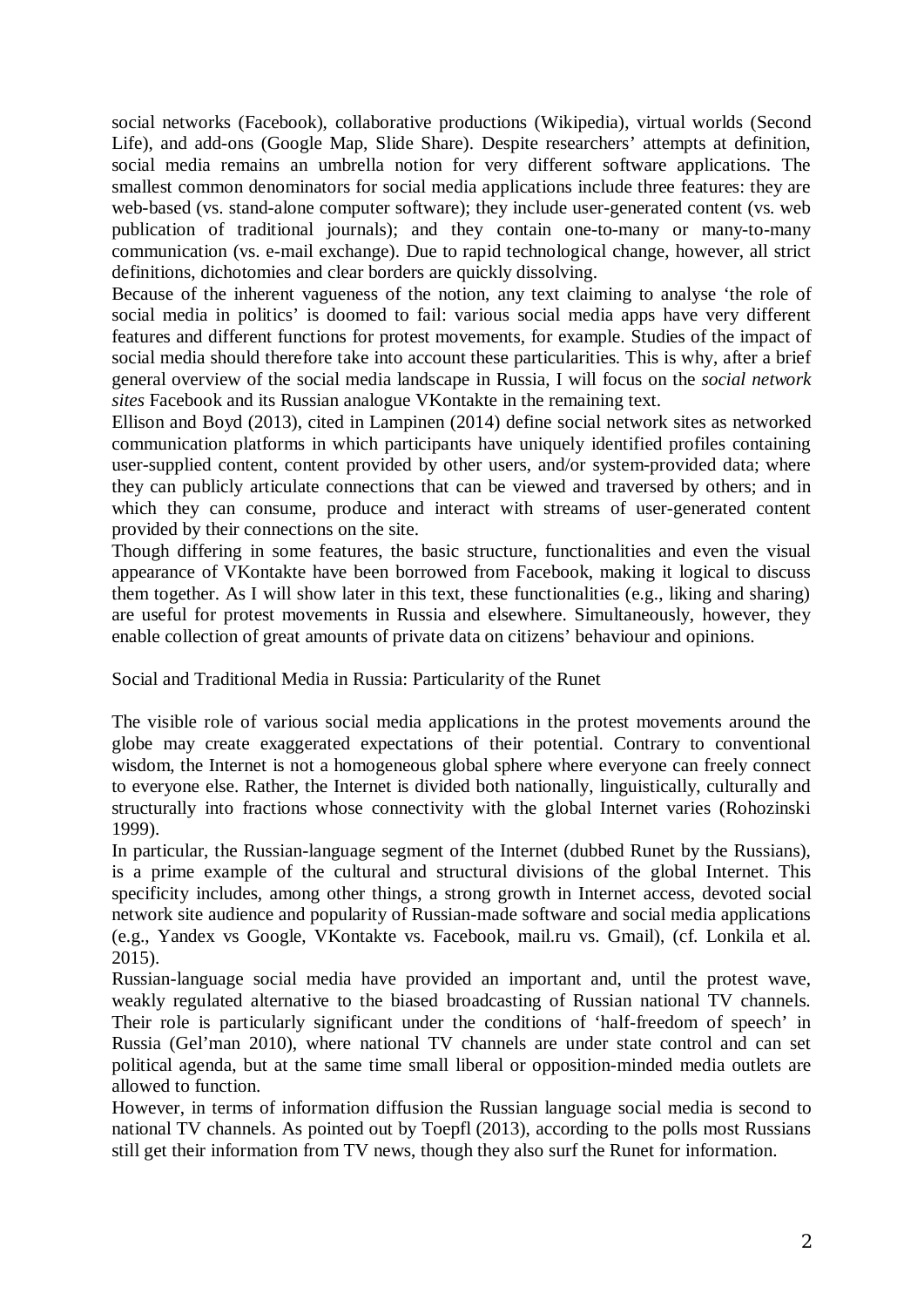Social Media Applications, the Russian Protest Wave, and Increasing State Regulation

Prior to the protest wave of winter 2011–2012, Russia had at regular intervals witnessed the rise of protest movements in various parts of the country, some of them gaining nation-wide visibility. However, before the first mass demonstration in December 2011 the biggest street demonstrations in Moscow during the first decade of the 21st century had gathered at best a few hundred people. On 10 December 2011, frustrated by the falsification of duma elections and the swapping of chairs between the Russian president and prime minister, tens of thousands of protesters gathered on Bolotnaya Square in the centre of Moscow, sending a strong message of discontent to the Russian political elite. Before Bolotnaya and the ensuing wave of protests, the Kremlin had not understood the power of Russian language social media and Internet, having rather relied on the control of national TV channels.

Both domestic and global software applications had various functions in the mobilisation of the protests: already years prior to the protests, Russian citizens had published *YouTube* video clips revealing various misbehaviour and corruption cases concerning the Russian elite and state officials. The blogging platform *Live Journal* functioned as the main platform of political discussion and debates. The social network sites *Facebook* and VKontakte were used both for socialising and on the eve of the mass demonstrations as mobilising platforms. (Lonkila 2012). According to recent research (see below in this article) Facebook and Twitter, however, were more significant in terms of increasing awareness of the protests than the Facebook analogue VKontakte.

Shocked by the protest wave, the Russian government started a consistent series of actions to regulate opposition and civic activities both on and offline. These actions contained a great amount of new legislation, including law on 'foreign agents', an increase in fines for illegal demonstrations and several laws tightening the control over the Russian-language section of the Internet, but also harassment and suing of activists for both their on and offline actions. (Lonkila et al., 2015).

Internet regulation in general and in Russia in particular is not limited to censorship but is a multi-faceted phenomenon which may involve various actors, from states and international organisations to private corporations and individual citizens. It may happen both on and offline (e.g., blocking websites or suing individual bloggers) and it can be defensive (censoring contents), pro-active (paid pro-government bloggers) or 'neutral' (monitoring traffic without taking action). Regulation can also be implemented 'in disguise', e.g., by passing bills about other topics which can nevertheless be used to regulate the Internet. Finally, steps towards Internet regulation may include obtaining shares in relevant Internet and social media companies 'just in case'. (Lonkila et al., 2015)

All these forms of regulation have been or are being used in Russia. According to Deibert & Rohozinski (2010), the Russian combination of robust and more subtle forms of Internet regulation may even exemplify more generally 'the future of cyberspace control'. Recent examples of new forms of Runet regulation have been the politically motivated blocking of some Facebook pages due to manufactured complaints by users<sup>3</sup> and paid pro-government trolling. <sup>4</sup> Particularly the functioning of the 'troll factory' on Savushkina Street in

<sup>&</sup>lt;sup>3</sup> http://www.svoboda.org/content/article/27041462.html, accessed 28 June 2015. An example of a direct censorship effort was the blocking of a Facebook page founded for mobilising a demonstration in support of the opposition leader Alexey Navalny in December 2014: http://www.rferl.org/content/russia-blocks-navalny-facebook-protest/26754483.html, accessed 9 August 2015.

<sup>&</sup>lt;sup>4</sup> https://en.wikipedia.org/wiki/Trolls\_from\_Olgino, accessed 9 August 2015.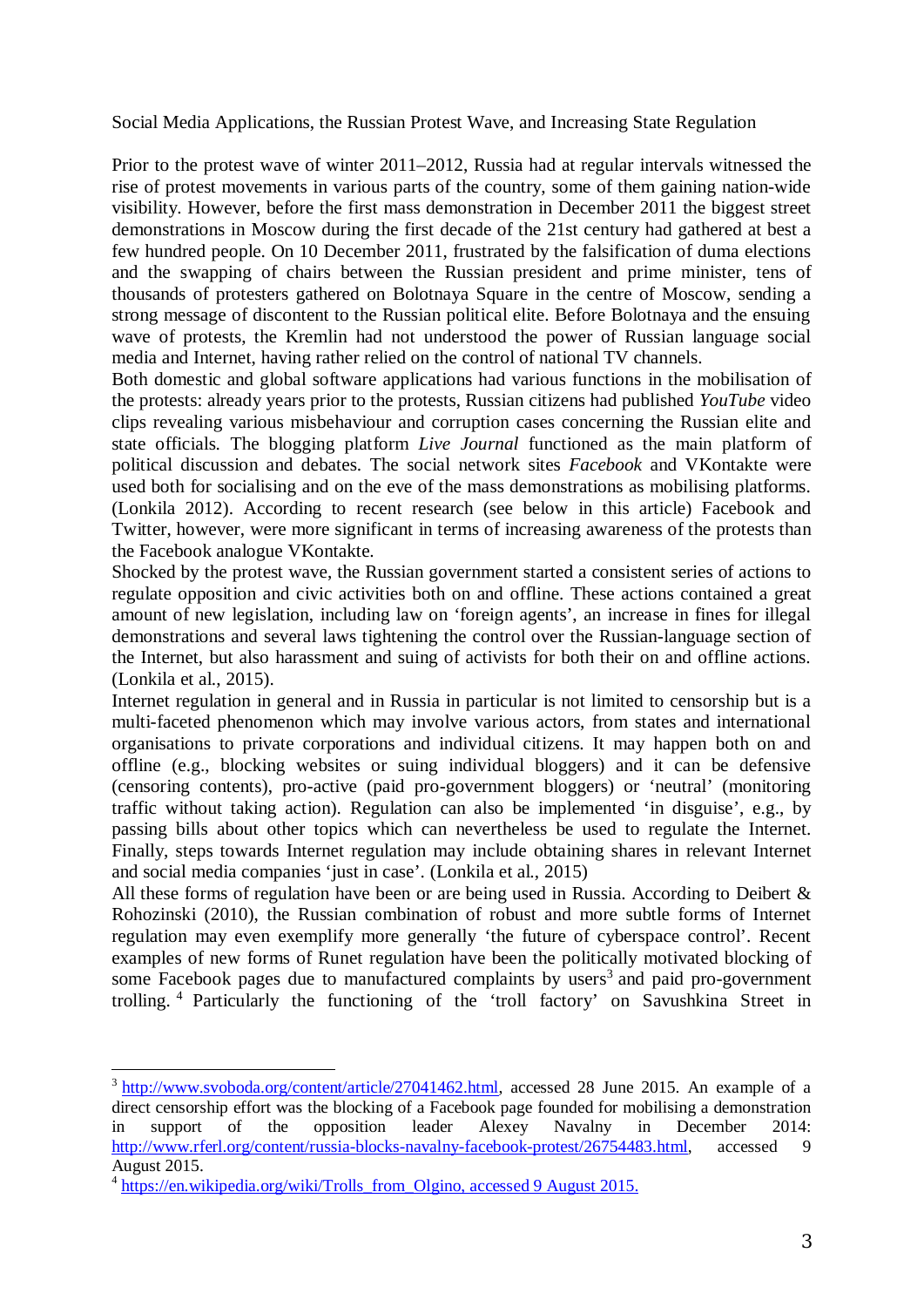St.Petersburg has gained much publicity due to former employees who have spoken publicly about their duties inside the factory.<sup>5</sup>

Proof of the government's involvement in these new forms of regulation is difficult to obtain. However, in the upsurge of nationalist sentiments related to the annexation of Crimea and aggravation of fighting in eastern Ukraine, all the above forms of regulatory efforts over the Runet are likely to increase as Russia slides towards a harsher version of authoritarianism. In the remaining text I will focus on the role of VKontakte and Facebook in the present-day Russian political landscape, and then discuss their relevance for the political governance of Russia.

# VKontakte vs. Facebook

With its 1.44 billion monthly users in March 2014<sup>6</sup> Facebook, launched originally at Harvard University campus in 2004, is after Google the second most popular website globally based on its web traffic.<sup>7</sup> In the words of the company itself, 'People use Facebook to stay connected with friends and family, to discover what's going on in the world, and to share and express what matters to them'.<sup>8</sup>

Though constantly changing and adding new functionalities, at the heart of Facebook is *a social network*. In the jargon of social network analysis, an individual Facebook user is a central node ('ego') in *a personal or 'ego-centric' network* consisting of the user's Facebook friends ('alters'). The user can, among other things, post text or pictures on his/her own timeline, and comment, 'like' or 'share' posts by her Facebook friends. Facebook users can also regulate the visibility and the reach of their posts. In addition to personal Facebook sites, the application allows for creation of groups and public pages for the use of both business and civic and political activities. As a result, establishing a Facebook page or group has become a standard procedure in organising a social movement or demonstration. Moreover, Facebook also contains a chat feature which allows for one-to-one private messaging.

Russia is, however, one of the few countries worldwide where Facebook is not the most popular social network site but clearly second to its Russian analogue VKontakte (In contact), founded by the St.Petersburg State University graduate Pavel Durov in 2006. According to comScore data from March 2015, VKontakte was the third most popular web application in Russia after mail.ru and Yandex with 56 million unique monthly visitors, whereas Facebook was ranked  $24<sup>th</sup>$  with a bit less than 10 million monthly unique visitors.<sup>9</sup>

The user interface and the overall design of VKontakte is a close copy of Facebook. As Facebook, it is built on the model of an ego-centric network but in contrast to Facebook, VKontakte allows for detailed searches for persons based on various criteria (not available on

<sup>&</sup>lt;sup>5</sup> http://www.svoboda.org/content/article/27043750.html and http://www.rferl.org/content/how-to-

guide-russian-trolling-trolls/26919999.html, accessed 28 June 2015. 6 As of 31 March, 2105, reported by Facebook http://newsroom.fb.com/company-info/, accessed 10 May 2015.

<sup>&</sup>lt;sup>7</sup> http://www.alexa.com/topsites, accessed 9 May 2015.

<sup>&</sup>lt;sup>8</sup> https://www.facebook.com/facebook/info?tab=page\_info, accessed 10 May 2015.

<sup>&</sup>lt;sup>9</sup> ComScore MMX 2015. During the same period VKontakte had 17.9 and Facebook 1.1 million average daily visitors. These figures are difficult to ascertain and other companies analysing the popularity of websites may end up with different figures (e.g., see Brand Analytics 2015, available at: http://www.slideshare.net/Taylli01/2014-43472028, accessed 14 June 2015)..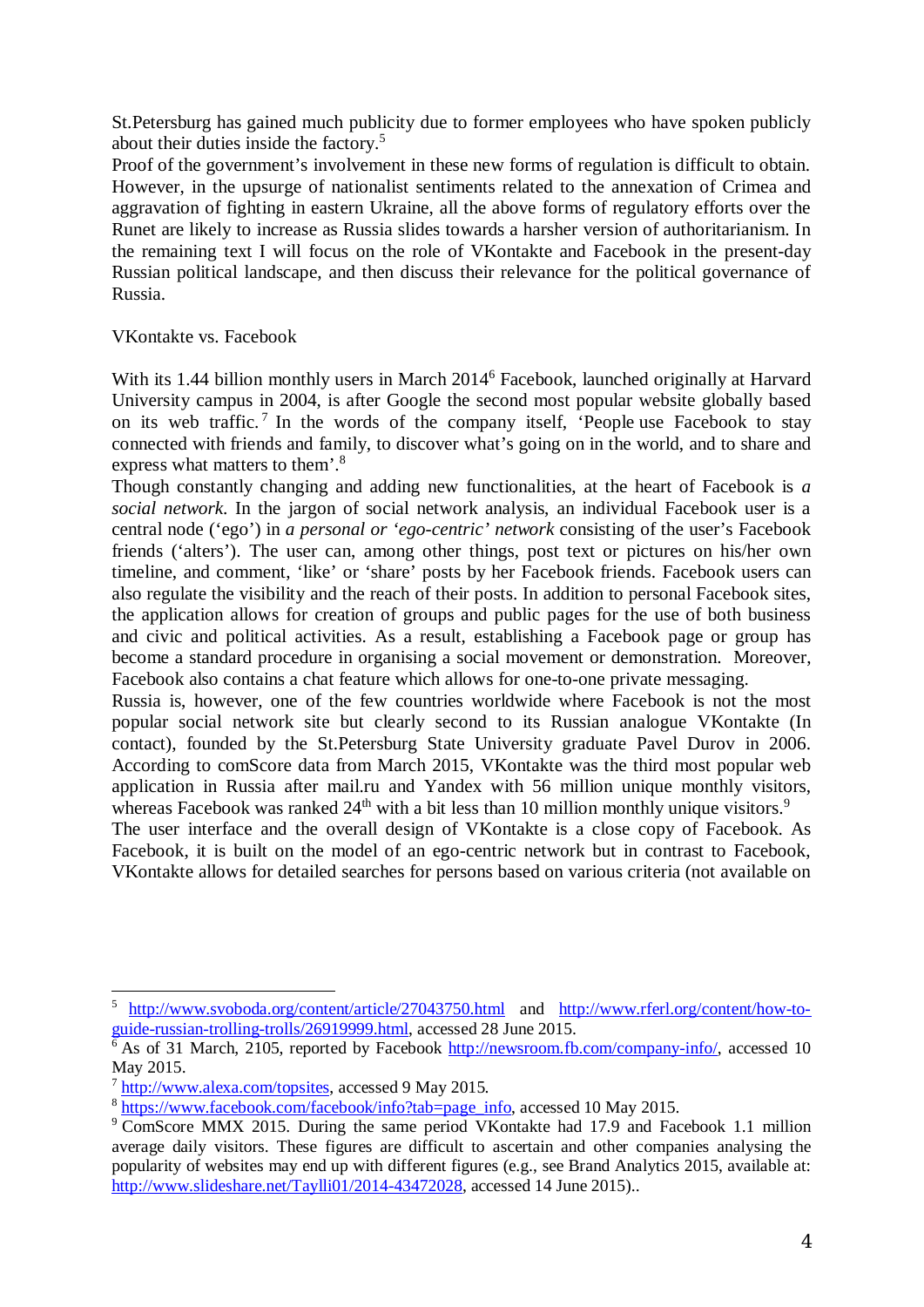Facebook). This makes it, among other things, a handy tool for dating services<sup>10</sup> and due to its feature for streaming of films and music it has a competitive advantage over Facebook.<sup>11</sup>

The Dual Nature of Social Network Sites as Tools for Both Opposition and the Government

Despite the popularity of VKontakte, according to recent research it was Facebook that played a more significant role in Russian post-election politics. Two fresh studies have directly addressed the political impact of social network sites in Russia with concordant results.

Reuter and Szakonyi (2015) focus on the effect of social networking sites on political awareness in Russia. The authors argue that in electoral authoritarian regimes the perception of electoral fraud is among the most significant factors in delegitimising and sometimes bringing down these regimes. They investigate the impact of global (Facebook, Twitter, Live Journal) and domestic (Moi Mir, Moi Krug, VKontakte) social network platforms on the awareness of fraud in the 2011 duma elections in Russia. On the basis of a nationally representative post-election survey conducted in 2011 they find, first, that only 'politicised' network services, namely Facebook and Twitter significantly increased the probability of an individual to perceive electoral violations, whereas domestic applications such as VKontakte, Odnoklassniki, Moi Mir and Moi Krug had fewer political contents and no significant effect on awareness. The authors remark, however, that the smaller popularity of Facebook and Twitter in Russia curbs their actual potential.

Reuter and Szakonyi claim further that social network sites are effective in spreading information on electoral fraud because their algorithms bring users information from various sources and discussion streams. In particular, users do not need to specifically search for information on electoral fraud to be exposed to it.<sup>12</sup> Moreover, information on fraud coming from an old social network site friend or from a well-known opposition figure such as Alexey Navalny, for example, is likely to carry more weight than that obtained from anonymous sources.

These findings are lent credence by White and McAllister's study (2014) based on another nationally representative post-election survey in 2011. The authors investigated the role played by social media in spreading dissatisfaction with election results. The results confirmed the significance of the Internet in general in shaping opinions about the fairness of elections. The authors found that more television watching was associated with the perception of election results as fair, whereas greater Internet use was related to seeing elections as unfair. Moreover, they found, similar to Reuter and Szakonyi, that Facebook, unlike VKontakte or Odnoklassniki, had a major impact in sharing demonstrators' demands and disseminating anti-regime information. (White & McAllister 2014, pp. 80–81)

Both of the studies referred to above thus lend credence to the claim of Facebook's political importance in Russia. As useful as they are, these studies stress the empowering aspect of social network sites as tools for opposition, and the posing of the study questions and the survey methods used fail to address some specific and politically relevant functionalities and features of these sites.

<sup>10</sup> http://gawker.com/5909410/ukrainin-men-how-american-men-are-using-the-russian-facebook-tofind-brides, accessed 10 May 2015

 $\overline{11}$  There is a considerable overlap between the audiences of the two social network sites. According to a 2012 study, only 0.7 million Russian Facebook users did not also have an account in VKontakte, see http://www.russiansearchtips.com/2013/01/russian-social-networks-in-numbers/, accessed 29 June 2015.

 $12$  Counter arguments stress the homogenising tendencies and the filter bubble create by social media and social network sites..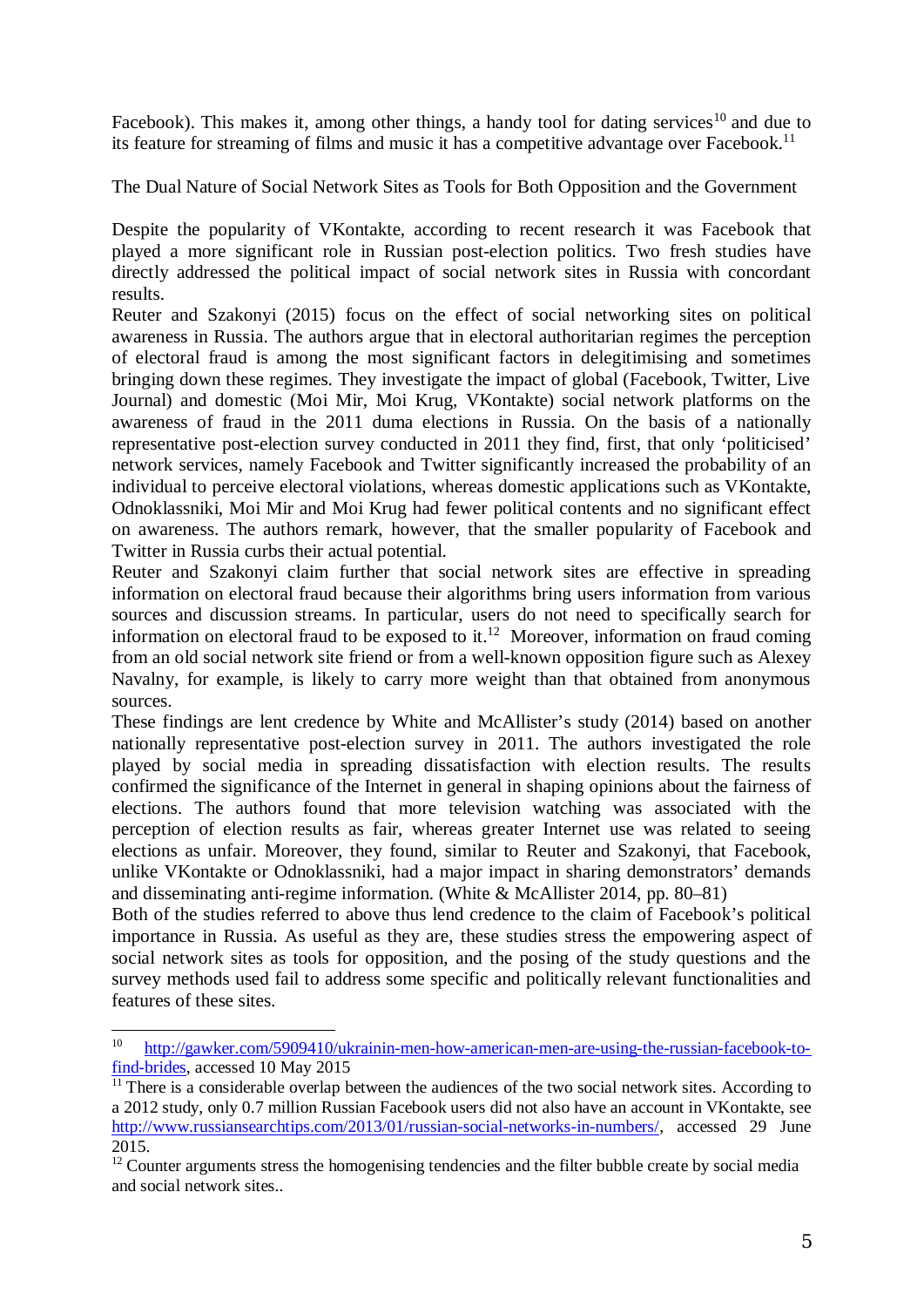In the remaining text these results will be complemented first by a more detailed reflection on the structure and features of social network sites, particularly Facebook, which make them usable for political purposes. I will distinguish between explicitly political actions conducted on public social network site pages on the one hand – such as the event page for a street demonstration – and 'nano-level' actions comprising seemingly minor but in actuality important new forms of political engagement on the other hand, with my focus on the latter. Second, I focus on the dual character of social network sites as tools *both* for opposition protesting as well as for purposes of monitoring and controlling citizens.

Politics on Public Social Network Site Pages vs. 'Nano-Level' Politics of Personal Pages

In order to understand the politically relevant utilisation of social network sites one has to pay attention to two interrelated aspects of their structure. The first and most self-evident aspect is related to *public social network site pages and groups* such as 'Meeting for honest elections', which are used for explicit forms of political activism and which were vital for organising the street protests in Russia. These public social network site pages and groups are indispensable for mobilising opposition in authoritarian regimes since they offer an arena for debate and information diffusion, empower the participants and help to organise mass protests. Simultaneously they are vulnerable to state control since the organisers and participants may be identified and pressured and pages can be closed down. VKontakte founder Pavel Durov was, for example, approached during the winter demonstrations by the FSB asking him to close down some opposition groups. Durov refused but due to continuing pressure was finally forced to sell his shares and emigrate in 2014, leaving the VKontakte database potentially vulnerable to government monitoring.

However, there is a second and thus far neglected political aspect of social network sites. This aspect consists of what Eranti and Lonkila (2015) dub *nano-level actions* conducted by individual social network site users. With this notion Eranti and Lonkila refer to minor, fleeting and almost indiscernible activities conducted frequently on social network sites, e.g., using social plugins such as the Facebook Like or Share. These nano-level actions can and are being conducted on explicitly political and public social network sites and groups but their overwhelmingly more frequent and more significant use takes place on the personal pages of the users.<sup>13</sup> These nano-level actions are generally neither considered as serious political activities nor registered as such in surveys on political engagement. Nevertheless, they may have significant economic, social and political consequences.

The Facebook Like Button as an Example of Nano-Level Politics

 

The Facebook Like button is a prime example of nano-level activity on social network sites. Liking posted objects, such as profile pictures, videos and posts is probably the easiest and most often used feature of these sites. In May 2013, Facebook users liked an astonishing 4.5 billion objects daily.<sup>14</sup> Liking an object on Facebook has several important consequences. In *economic* terms, a Facebook Like starts a two-way exchange between the application and the company that has a Facebook Like button on its website. In this exchange Facebook sells the users' data to the firm for marketing purposes. In their study of the *social* significance of the

<sup>&</sup>lt;sup>13</sup> Due to their nature, public pages and groups can to a great extent be conceptualised and analysed with the help of traditional social movement theories such as frame analysis and resource mobilising. In contrast, analysing the nano-level politics of personal pages needs to draw on Goffmanian impression management and social network analysis (Eranti & Lonkila 2015)

<sup>&</sup>lt;sup>14</sup> https://www.facebook.com/photo.php?fbid=10151908376831729, accessed 20 June 2015.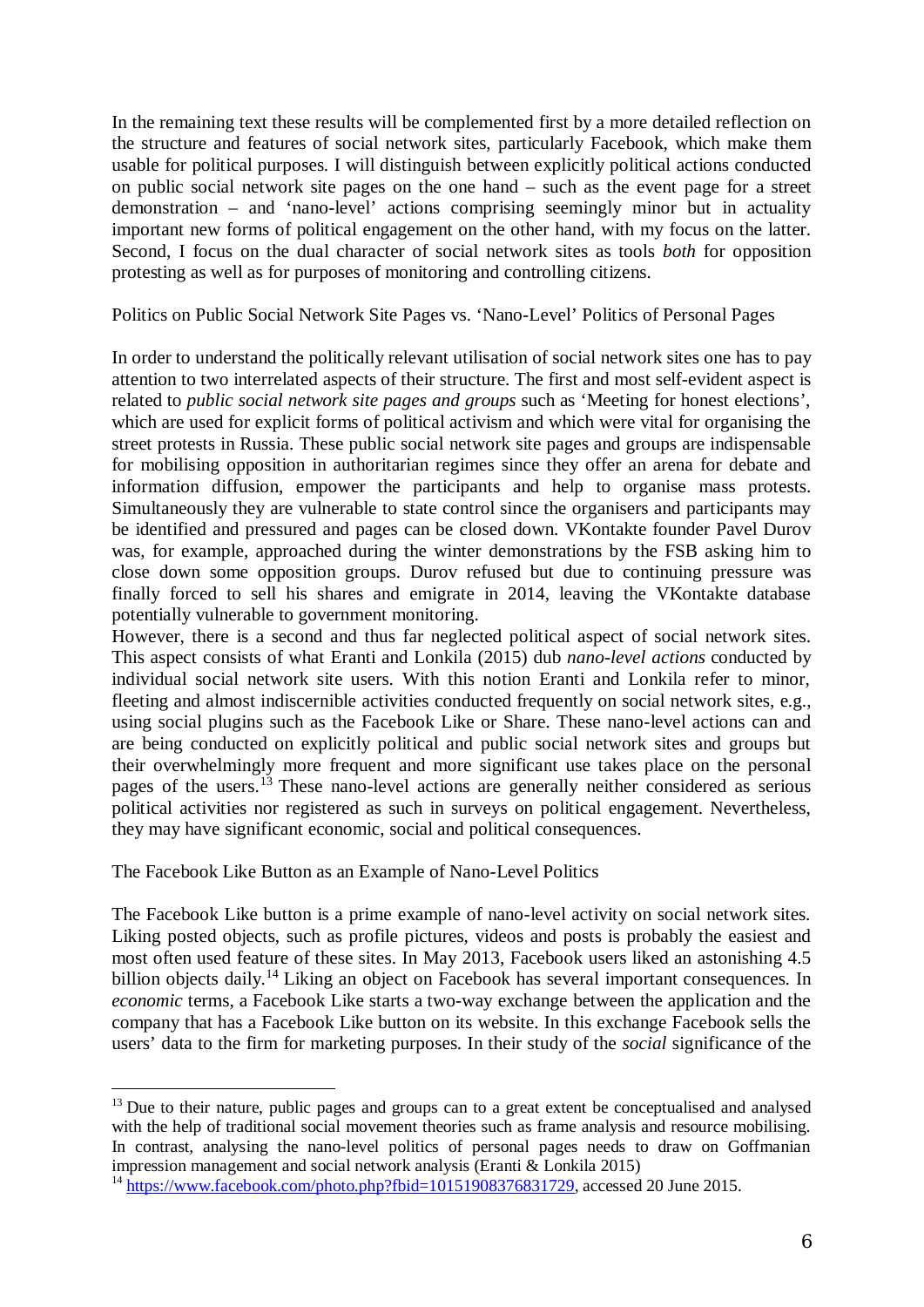Like button Eranti and Lonkila (2015) showed, among other things, how the users have developed various ways to use the Facebook Like button to accomplish a great number of tasks very likely not imagined beforehand by the Facebook developers.

Finally, and for this article most importantly, in *political* terms the Facebook Like button (and the corresponding *Mne nravitsya* button on VKontakte) is also used to communicate, among other things, one's political views on both public and personal pages. Thousands of likes on Alexey Navalny's public Facebook page, for example, are a strong political statement as are sharing and liking Navalny's posts on one's personal social network site page.

Among other things, a great number of likes on a political comment or other object, e.g., a photo or video has an empowering effect both on the poster of the object and on the likers many of which, prior to liking a sensitive object, scan the names of the previous likers in order to find support for their own nano-level action (cf. Eranti & Lonkila 2015; Egebark & Ekström 2011). In a recent study Gerodimos and Justinussen (2015) investigate the political relevance of Facebook social buttons including the Like button, but rather as a response to Obama's 2012 presidential campaign than as a multifaceted and complex sign of meaningful communication. Reflecting upon the use of the Like button the authors note:

'Little research exists on the motivation behind why people like on Facebook, but the intuitive assumption is that the number of likes implies exposure, attention, and some sort of affirmation, ratification, or endorsement of what is posted' (…) 'Further qualitative research is needed into the motivations, meanings, and significance of a Facebook interaction (like/comment/share) to the platform's users. For example, does "like" only express positive sentiments? How much affinity or endorsement is usually a prerequisite to liking content (merely superficial and impulsive response or significant and meaningful agreement)? And how does an individual decide what to share and what not to?' (Gerodimos & Justinussen 2015, pp. 117, 129)

In a like manner Max Halupka (2014) in his essay on 'clicktivism' wants to bring the thus far ignored use of social buttons to the forefront of studies of political engagement. He argues that online participation by clicking a social button is a legitimate political act which has been regrettably marginalised in mainstream political science literature. However, similarly to Gerodimos and Justinussen, Halupka considers the use of social buttons rather as a reactive and unproblematic action while Eranti and Lonkila (2015) emphasise more proactive, versatile, and meaningful motivations and uses of the Like button, some of which had very little if anything to do with the actual content of the liked object:

'Our results show that though the Like button was designed to allow users to express their positive evaluations of the contents of Facebook posts, comments, and pictures, it was in actual fact used for a wide variety of purposes, from dating efforts to conversation regulation and maintenance of social ties. Our results also reveal that the networked Facebook audience affects the users' liking behavior, and that users reflect their liking based on previous likes'. (Eranti & Lonkila 2015)

If these economic, social and political aspects are important for Facebook users, they should be *mutatis mutandis* applicable to VKontakte. However, I am not aware of research into the VKontakte economy or of studies of the political or social significance of the social plugins such as '*Mne nravitsya'* button on VKontakte.

Sharing Internet Memes as a Mechanism of 'Connective Action'

Closely related to observations on the general importance of Facebook social plugins and nano-level actions, Lance Bennett and Alexandra Segerberg (2012; 2013) have proposed that 'digitally networked media' enable completely new forms of 'connective action' vis-à-vis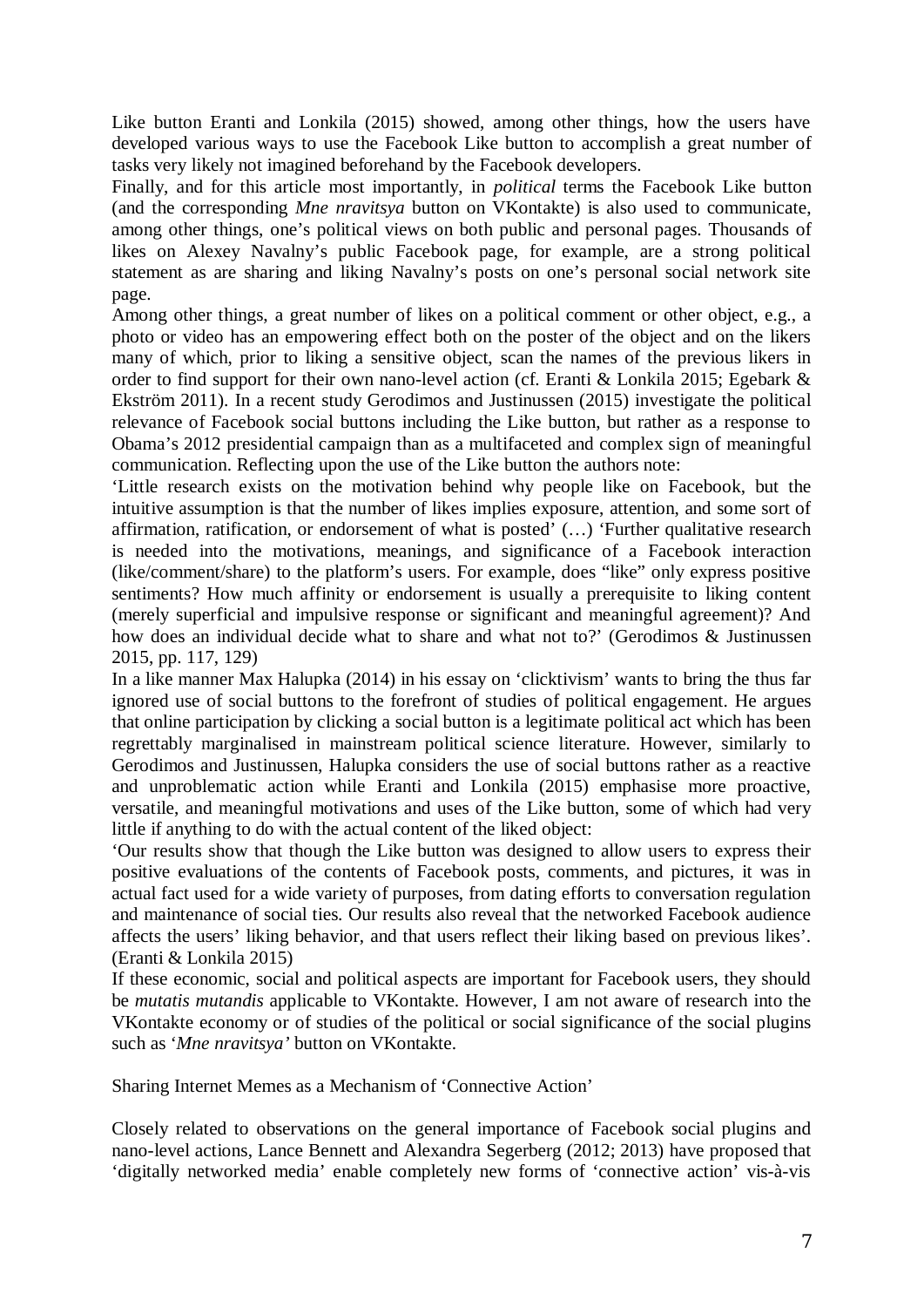traditional collective action analysed by social movement scholars prior to the era of social media. To their mind, in a traditional *collective action* an existing organisation, e.g., political party, tries to convince its followers of the relevance of the already existing ideology. In *connective action*, the action is either self-organised by the people connected through digital media or, in case an organisation is involved, it may voluntarily stay in the background to give the main role for people. In this kind of horizontal, self-organised grassroots action the activities themselves are gratifying and often fun, enabling the participants to find their own angle on political events. In their study of online organising in Spain Anduiza et al. (2014) found that the 15M movement corresponded well to the basic idea of connective action. Much in line with the connective action paradigm, instead of the traditional organisations such as unions and parties, the organising forces were recently created, without formal membership and had a mainly online presence; instead of traditional media, personal contacts and online networks were strongly involved in mobilisation and the protesters were younger, more educated and less politically involved.

Russian protests during 2011–2012 seem to share similar characteristics of connective action, one mechanism of which according to Bennett and Segerberg consists of creating, reworking and *sharing internet memes*. Sharing of memes indeed flourished during the wave of protests in Russia when the social media and Runet were filled by various memes making fun of power holders. One of the many political memes circulating on the Runet during the protests built upon Vladimir Putin's remark concerning opposition street protesters who according to him had Russian passports but acted in the interest of foreign states. Putin asked rhetorically what one could say to these people, and answered his own question with a phrase from Richard Kipling's *The Jungle Book*: 'Come to me, Bandar-log [ape folk]'. In *the Jungle Book* this phrase is uttered by the yellow Python Kaa, who invites the brainless ape folk to walk straight into his mouth (Treisman 2013, p. 252). This public statement prompted a number of Runet memes showing various satirical relations between ape folk and Putin in the role of the python.

In another public statement Putin confessed having mistaken the white ribbons – an opposition symbol that street protesters carried on their chests – as 'condoms' of an anti-AIDS march. This statement provoked a wealth of condom memes, in one of which Putin poses ceremoniously in an official photo with a text wishing a happy New Year to the Russian citizens – with a condom hanging from the chest of his black suit.

Sharing is closely connected to liking since a shared object can be and often is liked by other users. In political terms, sharing a post by a well-known opposition figure such as Alexey Navalny is a sign of stronger engagement than 'mere' liking. Moreover, the user sharing an object also runs the risk of being accused of dissemination of 'extremist' materials, that is, materials inciting ethnic hatred, or promoting fascism or Nazism.

#### The Dangers of Liking and Sharing

Thus far I have in this article mainly addressed those features of social network sites which can be used by the opposition against authoritarian governments. However, two points have been raised which cast doubt on the democratising potential of social network sites. First, it is claimed that these sites have a negligible or even detrimental impact on offline political activities and second, it is claimed that social network sites may increase possibilities for the state to control its citizens.

Due to the complex nature of the relationship between on and offline forms of activism, and differing study questions and methods, the vast research on the subject has not produced much cumulative knowledge. Summarising the on/offline debate on a general level Christensen (2011), however, found no evidence to suggest that Internet activism is replacing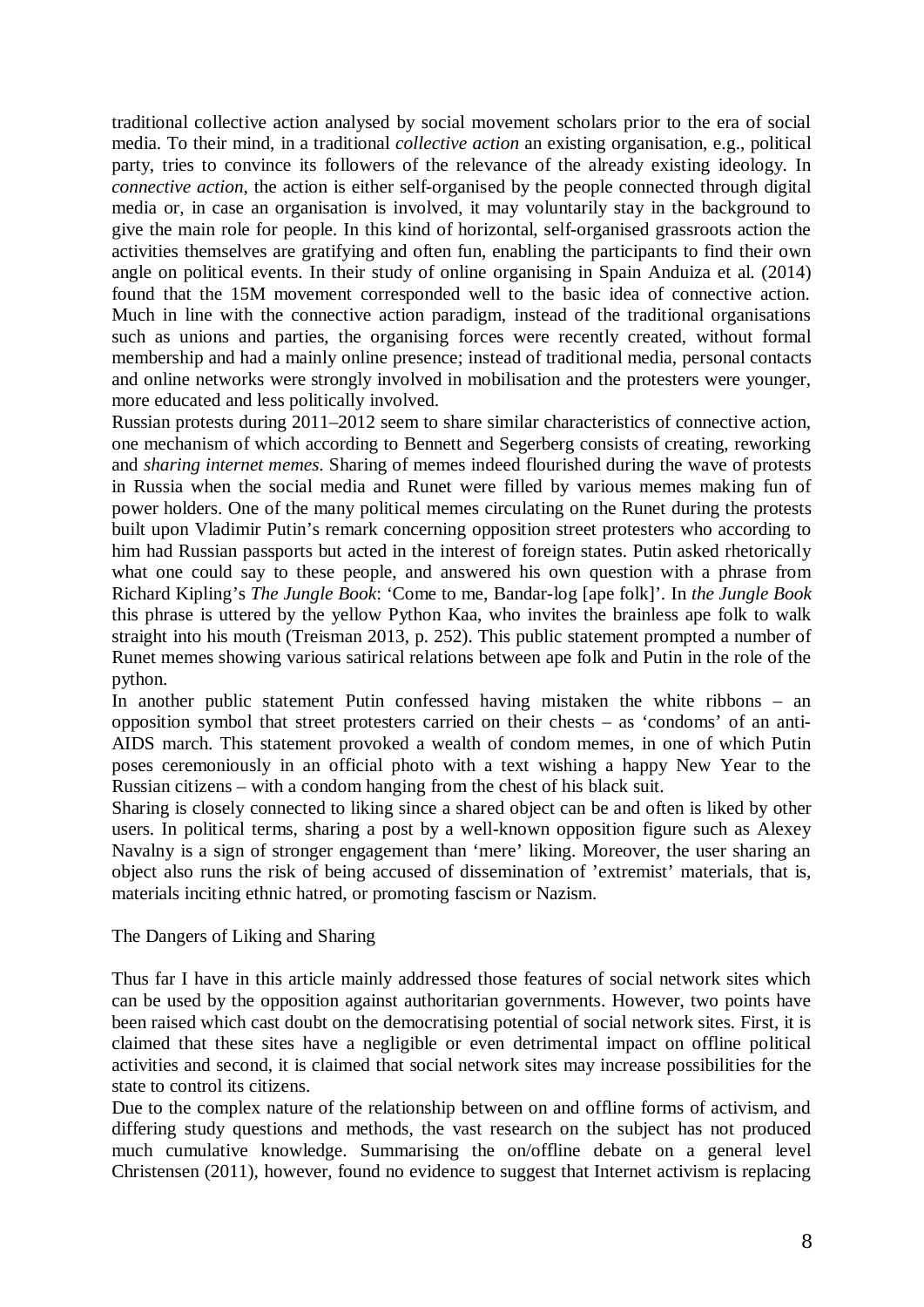traditional political participation. Rather, he contends, it is helping mobilise citizens by increasing awareness of political issues.<sup>15</sup>

Christensen's results are supported by the research on the impact of the social network sites in Russian politics presented earlier in this text (Reuter & Szakonyi 2015; White & McAllister 2014). Another recent study claims that online engagement may even be the first step towards deeper involvement in politics. According to Cantijoch et al (2015, p. 3), browsing for information and news online seems to trigger offline participation such as voting and act as 'a gateway' for other forms of political engagement in the UK.

Discussion about the *detrimental impact* of online activity to offline actions readily evokes the debate on slacktivism, a combination of the words slacker and activism, according to which the easiness of online participation only buys a good conscience or ego-boosting for the participants without any offline consequences.<sup>16</sup> One critique of slacktivism is related to Malcolm Gladwell's (2010) slogan 'the revolution will not be tweeted'. To Gladwell's mind revolution is high-risk activism (he takes examples from the US civil rights movement, and this kind of activism, he maintains, demands strong ties which are formed in face-to-face situations, not in social media.

Gladwell's argument has been contested on several grounds. Leo Mirani, for example, notes that Gladwell ignores the ability of social media to rapidly spread alternative information that might otherwise not reach a large audience (Mirani 2010). Gladwell seems to be right in the sense that no government has thus far given up power due to purely online protests. It is also true that few of our strong ties have been formed solely online. But a revolution also needs weak ties in order for information diffusion to increase political awareness, the formation of which is much enhanced through online social media.

In terms of the *controlling and monitoring aspects* of social network sites in authoritarian states, explicitly political public social network site pages or groups may be identified and closed, and their organisers may be arrested. Consequently, the 'nano-level' politics on personal SNS pages may take on a specific importance in the form of creating, reworking, liking and sharing memes; employing satire, irony and parody; and using double speak and constantly changing meanings to express political opinions. For the government it is much more difficult to carry out censorship on this type of political activity due to its ambiguity, frequency and the great number of personal sites.

But a move to nano-level opposition activism may also be countered with the intensification of the monitoring and controlling of these nano-level activities by the state. During the past few years more than 20 people in Russia have already been convicted or punished for their actions on online social networks: people have been fined for retweets and have had their homes searched because of likes on social network sites. In 2012, for example, a Kazan resident and the head of a nationalist political party was fined because on VKontakte he liked

<sup>&</sup>lt;sup>15</sup> In general, the terminology using the notions of on/offline or virtual/real runs the risk of dividing reality into separate spheres of which the 'virtual' sphere is doomed to be subordinated to the 'real reality'. This distinction is doubtful since 'real' actions, such as donating money or signing petitions, may well be conducted on the Internet. Moreover, actions conducted online – such as mobilising street demonstrations – may have real consequences in terms of overthrowing governments. In all, the increasingly ubiquitous mobile communication is rapidly dissolving the boundaries of distinct spheres. Rather, the on/offline -debate deals with various modes of communication which intertwine with one another and merge into a state of affairs where dichotomies such as virtual and real lose their meanings.

<sup>&</sup>lt;sup>16</sup> For a discussion on pros and cons of slacktivism, see Christensen (2011).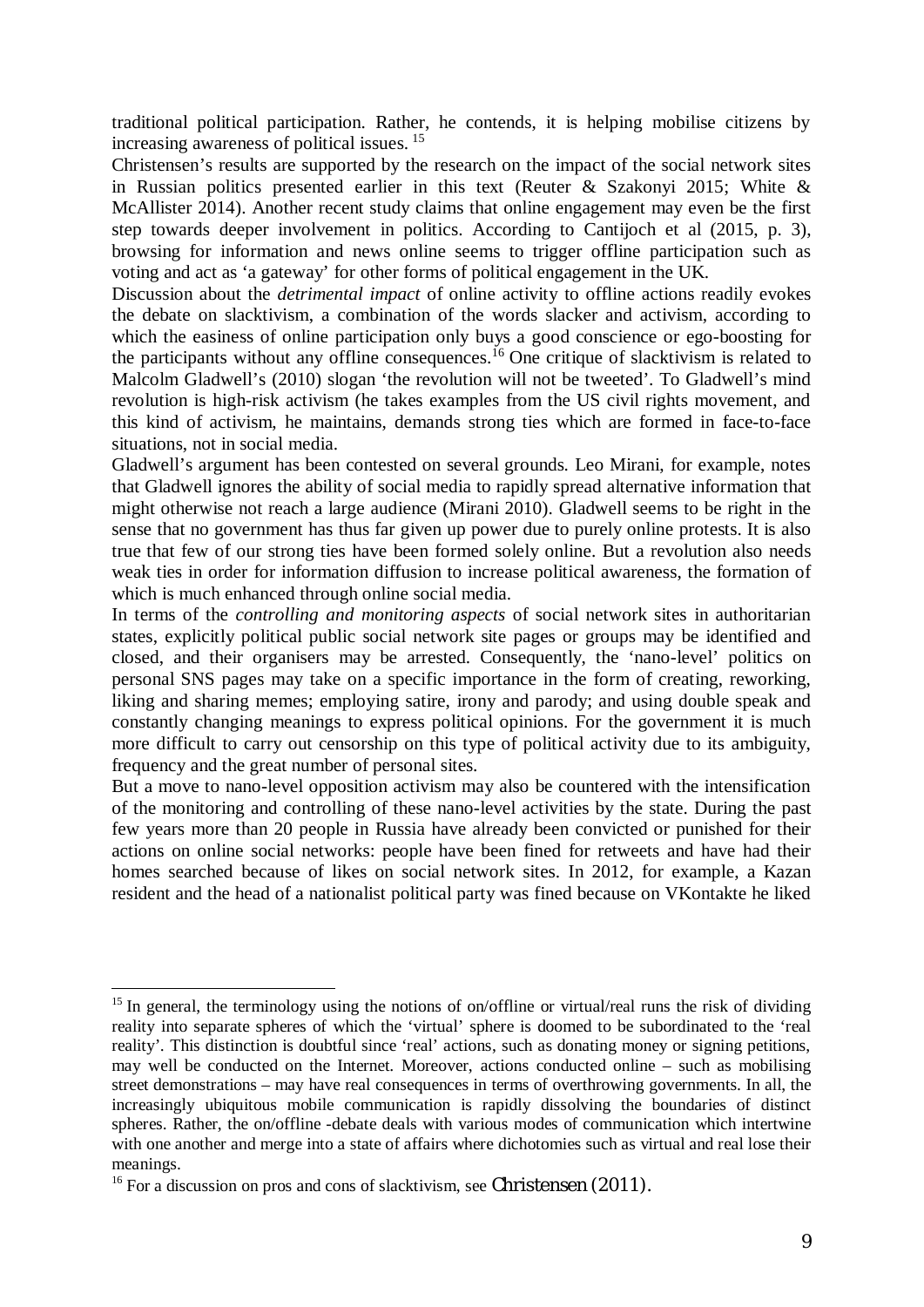a still from a scene in the film *American History X*, where the actor Edward Norton stands with his arms outstretched and a swastika tattooed on his chest (Mostovshchikov 2015).<sup>17</sup> Although thus far mainly scattered forms of control of the use of social-plugins have been effectuated in Russia, nano-level politics may in the future be countered by a 'nano-level control' of the population. A recent study of Facebook users in the Unites States revealed how users' likes allow the prediction of their ethnic origin, party affiliation and religion with accuracy between 80–90% (Kosinski et al., 2013). Another study showed that Facebook can be used to manipulate the moods of its users (Kramer et al., 2014). If this is possible on Facebook, it may also be possible on VKontakte, thus offering unimaginable possibilities for monitoring the opinions and moods of the Russian population.

The Specificity of the Political Impact of Social Network Sites in Russia

So far I have argued that social network sites do have political relevance in Russia and dealt with both the empowering and constraining role of social network sites for democratisation, stressing the growing importance of nano-level politics and control. But is this dual role of social network sites particular to Russian context and if so, how?

A good quality comparative study of the political impact of social network sites should pay attention simultaneously to a wide variety of factors, such as the general economic and political situation, the freedom available for printed media and the Internet, the state of civil society, and the particular Internet culture of the countries in comparison. Lacking such comparative data I can below only offer some tentative reflections on the matter: clearly there is a need for comparative studies of the issue in the future.

In their study White & McAllister (2014) ponder why the coloured revolutions failed to materialise in Russia. Their explanation is first, that the Russian elections were not rigged enough: in contrast to other coloured revolutions, the rigged results reflected by and large the overall sentiments of the population. Second, the Russian government took decisive action both on and offline to curb the protests, for example by encouraging pro-regime actions and demonstrations and discrediting and arresting protesters. Moreover, Putin's popularity was backed up by the absence of clear divisions among the leading elite or law enforcement apparatus.

In addition, the weakness of civil society also played against a colour revolution taking place in Russia. It is possible that the absence of well-functioning civil society structures (partly due to increasing state control) forced the mobilising and organising activities to be transferred online. Online tools are handy when criticising the government and mobilising protests, but they cannot build lasting offline structures or transmit opposition demands to the political apparatus. Consequently, with undeveloped forms of offline activism, civil society organisations and movements, the government has an easier job in effectuating political control online.<sup>18</sup>

Finally, as mentioned above in this text, social network sites are structured around the model of personal or ego-centric networks. It is possible that their importance may have to do with the central role of personal networks in Soviet and post-Soviet Russia (Lonkila, 1999). In order to cope in the Soviet society, personal networks were much needed in most spheres of life, for example to obtain consumer goods, decent medical care or exemption from the army. In the turmoil of the transition period, networks were partly transformed, but partly survived the system change, compensating for citizens' lacking confidence in formal institutions. In a

 $17$  Other examples include, for example, a criminal charge for sharing the appeal of the Ukrainian Right Sector on VKontakte.

 $18 \text{ I}$  thank Vladimir Gel'man for pointing this out to me.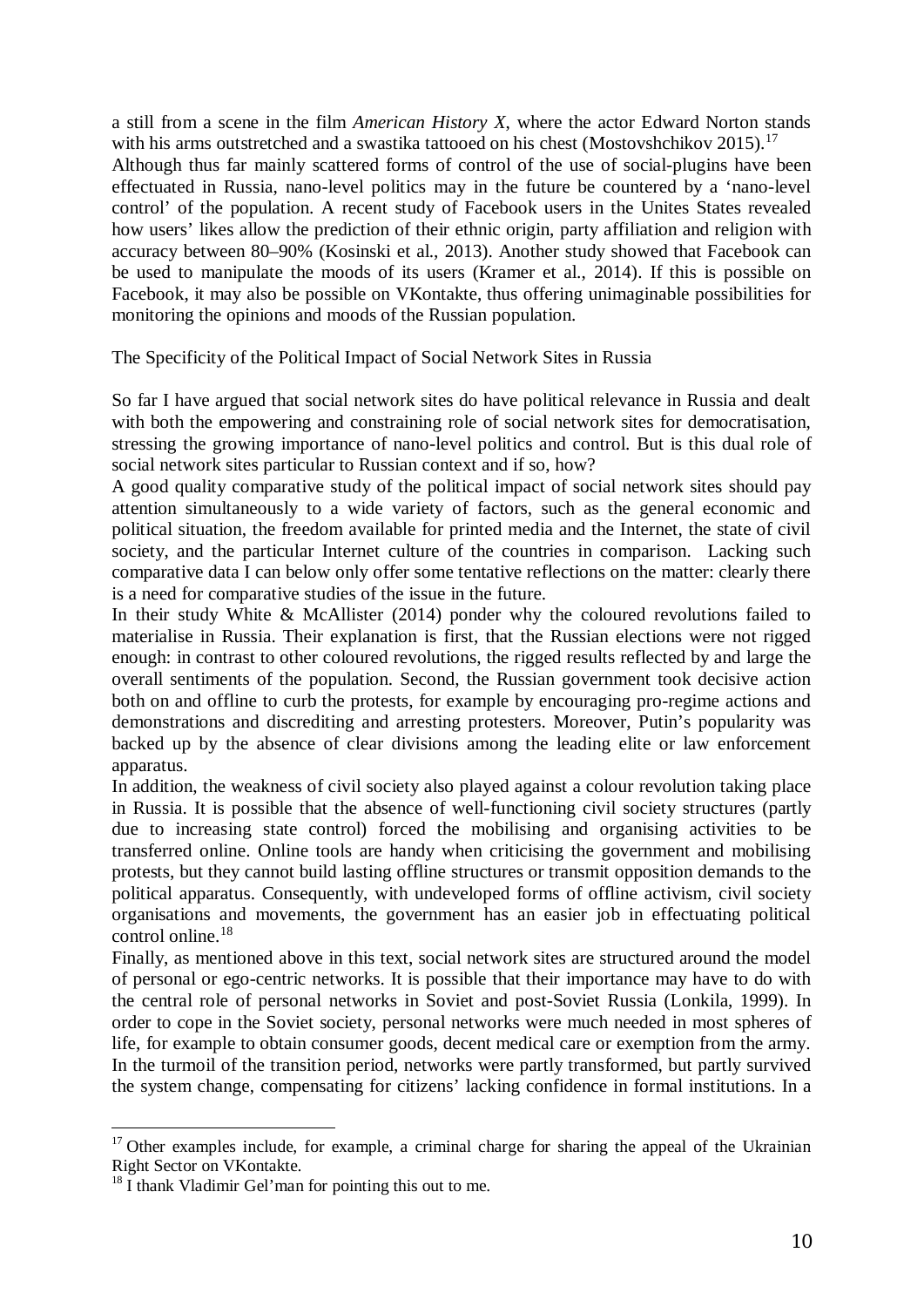similar vein, in international comparison Russians are particularly active and engaged social network site users.<sup>19</sup> Time spent on social network sites may further sensitise Russians to the opinions of their trusted significant others, this time in a virtual environment. This increasing 'network sensitivity' may also have an impact in the political and offline spheres of life (cf. Karakayali & Kilic 2013).

As noted above in this text, according to recent research, domestic network site use did not have an effect on perceived election fraud. In Reuter & Szakonyi's (2015) investigation the reasons for this state of affairs remain unclear: it may be due both to the organisers' habits of social media use and the wish to remain outside the reach of Russian security services, or other factors. One may add that compared to an average VKontakte user, a Facebook user is probably more likely to have travelled more, have more friends abroad and be more connected to non-Russian debate on political matters, which perhaps makes them more responsive to critical views of Russian TV biased broadcasting.

In this article I have claimed that social media applications are significant for the political communication and governance of Russia. I have been focusing on two social network sites, VKontakte and Facebook, and analysed their relevance and ambiguous role in Russian politics, paying particular attention to the pros and cons of 'nano-level actions'. For the opposition, these sites are important as tools for mobilising, networking and debate, whereas for the government they offer an opportunity to 'keep a finger on the pulse' – that is, to keep up to date with the mood of common citizens. At the same time, they enable tracking down of opposition networks and even allow identification of potential opposition supporters based on their non-political activities on social network sites. In this sense, whoever controls these sites, has powerful tools for controlling Russia.

<sup>&</sup>lt;sup>19</sup> http://rbth.co.uk/business/2013/07/03/russian\_workforce\_stuck\_on\_social\_networks\_27723.html, accessed 29 June 2015.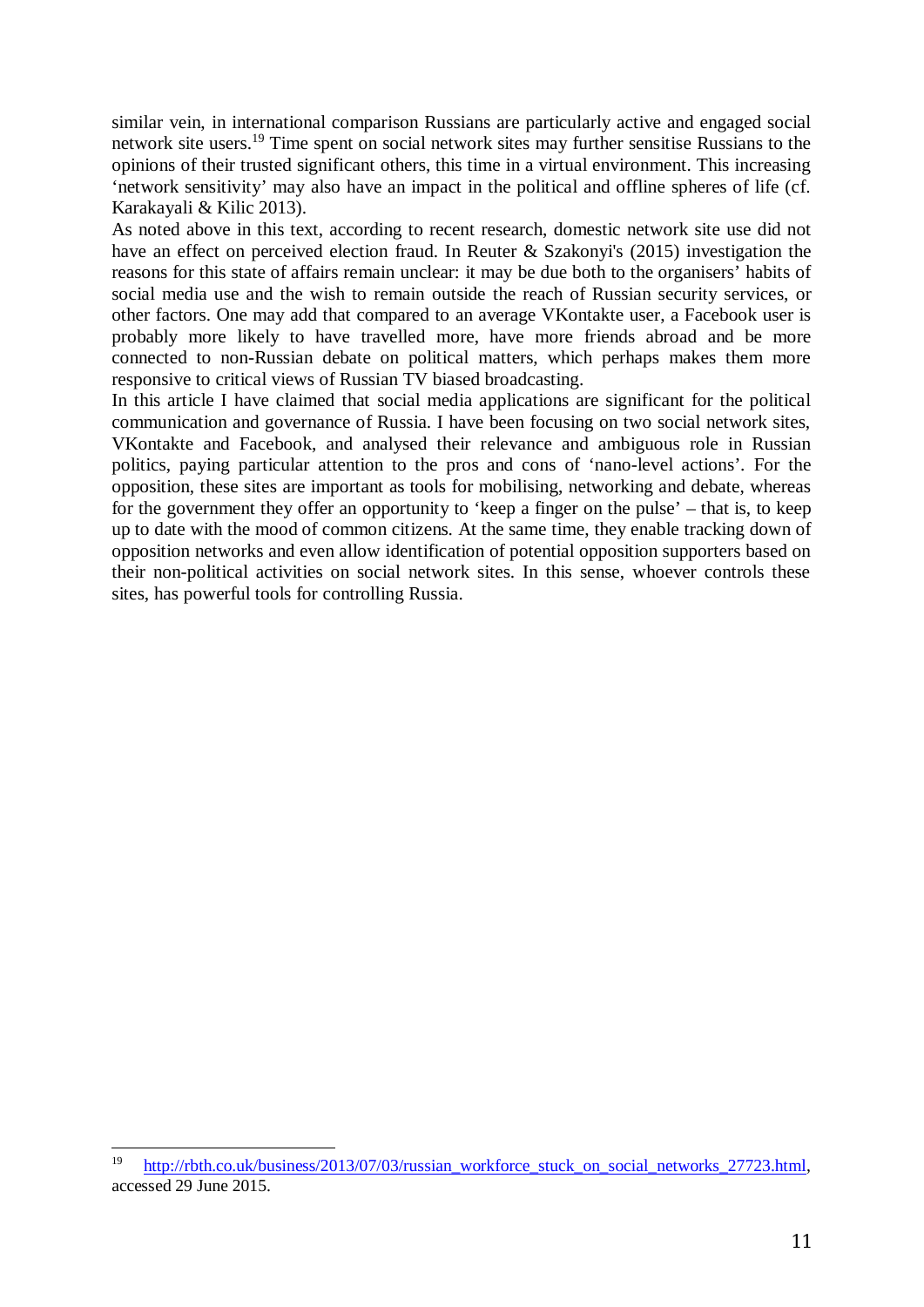References

Anduiza, E., Cristancho, C. & Sabucedo, J.M. (2014), Mobilization through Online Social Networks: the Political Protest of the Indignados in Spain, *Information, Communication & Society*, 17 (6): 750–764.

Bennett, W.L. & Segerberg, A. (2012), The Logic of Connective Action, *Information, Communication & Society*, 15 (5): 739–768.

Bennett, W.L. & Segerberg, A. (2013), *The Logic of Connective Action: Digital Media and the Personalization of Contentious Politics* (Cambridge: Cambridge University Press).

Cantijoch, M., Cutts, D. & Gibson, R. (2015), Moving Slowly up the Ladder of Political Engagement: A "Spill-over" Model of Internet Participation, *The British Journal of Politics & International Relations*, early view publication, available at: http://onlinelibrary.wiley.com/doi/10.1111/1467-856X.12067/full [Accessed 15 June 2015]

Caren, N. & Gaby, S. (2011), *Occupy Online: Facebook and the Spread of Occupy Wall Street*, Rochester, NY: Social Science Research Network, available at: http://papers.ssrn.com/abstract=1943168 [Accessed 15 June 2015].

Christensen, H.S. (2011), Political Activities on the Internet: Slacktivism or Political Participation by Other Means? *First Monday*, 16(2), available at: http://firstmonday.org/ojs/index.php/fm/article/view/3336 [Accessed 19 June 2015].

Deibert, R. & Rohozinski, R. (2010), Liberation vs. Control: The Future of Cyberspace, *Journal of Democracy*, 21 (4): 43–57.

Egebark, J. & Ekström, M. (2011), Like What You Like or Like What Others Like? Conformity and Peer Effects on Facebook, *IFN Working Paper*, No. 886, available at: http://www.ifn.se/wfiles/wp/wp886.pdf [Accessed 15 June 2015].

Ellison, N.B. & Boyd, D.M. (2013), Sociality through Social Network Sites, in: W.H.Dutton (ed.), *The Oxford Handbook of Internet Studies* (Oxford: Oxford University Press), pp. 151– 172.

Eranti, V. & Lonkila, M. (2015), The Social Significance of the Facebook Like Button, *First Monday*, 20(6), available at: http://firstmonday.org/ojs/index.php/fm/article/view/5505 [Accessed 14 June 2015].

Etling, B. et al. (2010), Public Discourse in the Russian Blogosphere: Mapping RuNet politics and Mobilization, *Berkman Center Research Publication*, (2010-11), available at: http://papers.ssrn.com/sol3/papers.cfm?abstract\_id=1698344 [Accessed 14 June 2015].

Gel'man, V. (2010), Lovushka polusvobody, *slon.ru,* 9 March, available at: http://slon.ru/russia/lovushka\_polusvobody-310531.xhtml [Accessed 17 July 2015].

Gerbaudo, P. (2012), *Tweets and the Streets: Social Media and Contemporary Activism* (London: Pluto Press).

Gerodimos, R. & Justinussen, J. (2015), Obama's 2012 Facebook Campaign: Political Communication in the Age of the Like Button, *Journal of Information Technology & Politics*, 12 (2): 113–132.

Gladarev, B. & Lonkila, M. (2012), The Role of Social Networking Sites in Civic Activism in Russia and Finland, *Europe-Asia Studies*, 64 (8): 1375–1394.

Gladwell, M. (2010), Small Change - Why the Revolution Will Not Be Tweeted; Twitter, Facebook, and Social Activism, *New Yorker*, 4 October, available at: http://www.newyorker.com/magazine/2010/10/04/small-change-malcolm-gladwell [Accessed 17 July 2015].

Halupka, M. (2014), Clicktivism: A Systematic Heuristic. *Policy & Internet*, 6 (2): 115–132. Karakayali, N. & Kilic, A. (2013), More Network Conscious than Ever? Challenges, Strategies, and Analytic Labor of Users in the Facebook Environment, *Journal of Computer-Mediated Communication*, 18 (2): 61–79.